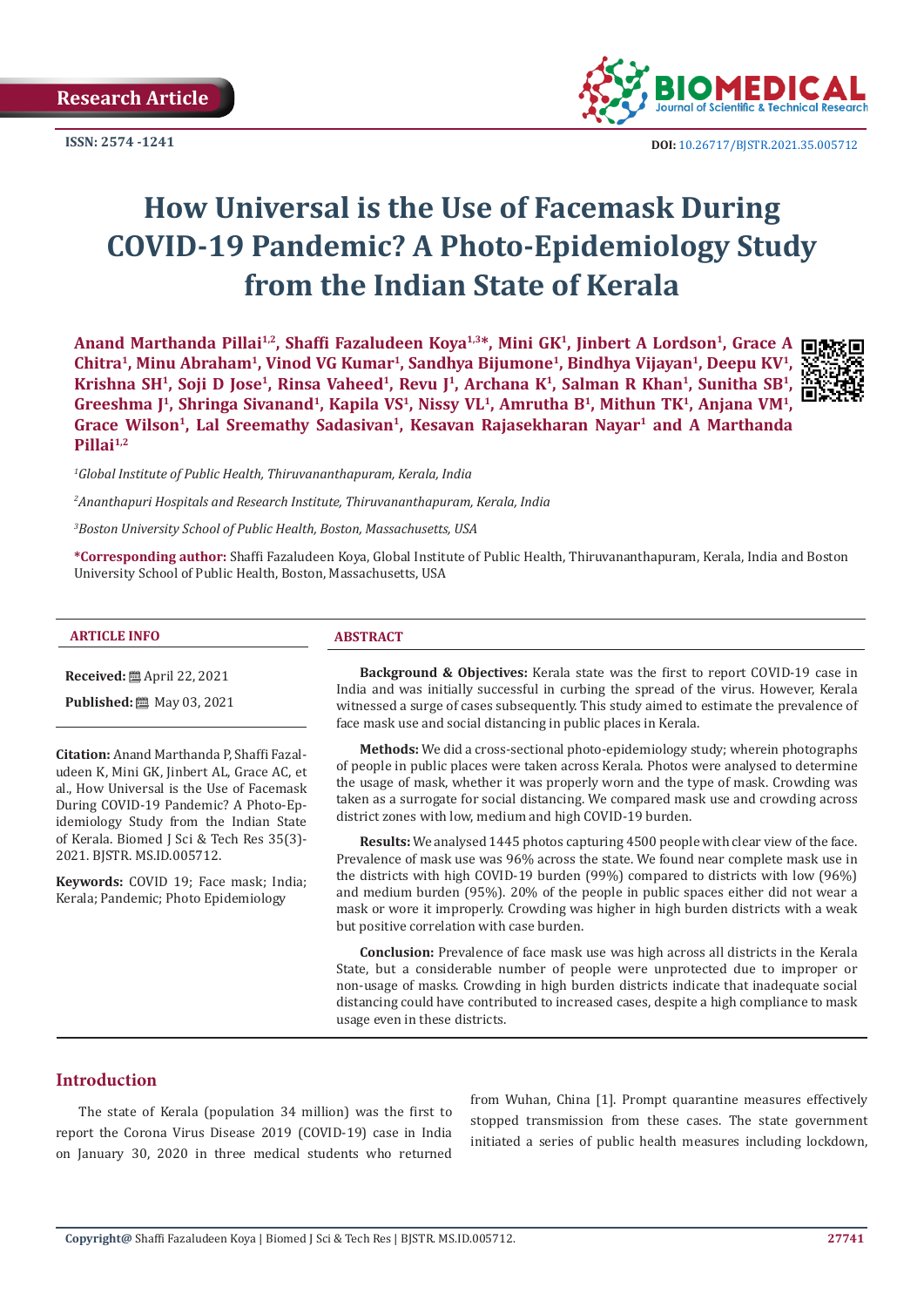social distancing and mandatory wearing of facemasks [2,3]. The next wave of cases was reported subsequent to the return of nonresident Keralites from the gulf countries and Europe. This wave of infection was contained to double digits by May 2020, with no case of infection reported for nearly 5 days in the first week of May [4]. However, with the repatriation flights and interstate travel in June, the next wave was reported. This surpassed the previous wave of transmission with daily reported cases in the state surpassing 3000 and subsequent declaration of community transmission in the state. Despite aggressive epidemic control measures which included testing, contact tracing and quarantine supported by a very strong grassroot primary health care network and public health measures, Kerala continued to see rising cases of infection six months into the epidemic. Of the fourteen administrative units called districts, Thiruvananthapuram (the capital city) followed by Malappuram reported the highest daily and cumulative number of cases during August. The state reported 66761 cases as on August 28, 2020 (1964 cases/million population).

Universal face mask usage is considered as one of the key strategies to control the spread of COVID-19 in addition to hand washing, social distancing and avoiding closed spaces [5-7]. The role of mask was initially thought to be for source control; recommended for patients with upper respiratory symptoms to prevent spread of the virus from them [8]. Furthermore, asymptomatic and presymptomatic patients were also found to have viral shedding equivalent to symptomatic patients [9] with risk of transmission starting a few days before symptom onset and infectivity peaking at the time of symptom onset for the Severe acute respiratory syndrome coronavirus (SARS CoV-2) [10]. This mandated universal mask use particularly, in places with potency for community transmission and high risk of viral spread. In addition to preventing transmission from infected patients, masks protect the wearer from becoming infected by blocking viral particles from entering the nose and the mouth [11]. The type of mask and the technique of mask usage is key to ensuring effectiveness of universal masking [12]. Although the cloth mask is inferior to the surgical mask or the N95 masks in terms of virus filtering capacity, in a low transmissionrisk setting such as in public places, cloth masks are thought to be sufficient [13].

If infection happens despite mask usage, masks are thought to reduce the inoculum of the virus which may lead to asymptomatic or only mild infection [14]. The usage of masks has been commonly noted to be improper with inadequate coverage of the nose or sometimes with full exposure of the nose and mouth with the mask being pulled down to the neck which makes the mask usage ineffective [15]. This study aimed to estimate the prevalence of face mask usage amongst the public in Kerala during the COVID-19 pandemic using photo-epidemiology. Photo epidemiology is a simple and effective method to study the mask usage and social distancing. Mobile phone cameras can be used to capture photos in public setting with relatively less intrusion into privacy [11,16]. Specifically, the study tried to estimate the extent of mask use across the districts of Kerala, the urban-rural and gender difference variations. We counted faces per photo frame and used it as an indicator of crowding and social distancing. We also tried to correlate the COVID-19 case load at the district level with mask use and crowding.

### **Material & Methods**

We used a cross-sectional design and obtained photos in public spaces across all the 14 districts of Kerala. Master of Public Health students at the Global Institute of Public Health, Thiruvananthapuram took photographs across the day for nine consecutive days from August 28 to September 5, 2020. This helped cover a range of days with varying levels of crowding in public places as these dates overlapped with the public holidays marking the Onam festival season (official state festival of Kerala). We took photos from a range of relevant locations including public places, hospital premises, indoor gathering locations etc. Two authors independently checked all the photos to select those with a clear view of faces to confirm if they were wearing a mask. We defined proper use of mask as adequate coverage of the nose and mouth. We identified three types of masks namely cloth mask, surgical mask and N95. We used the average number of people per photo frame as a measure of crowding. We excluded photos with inadequate resolution. Children who seemed to be below 12 years of age on visual inspection were not included in the analysis.

Further, two other authors independently analyzed a random sample of the selected photos to verify the recordings. Any discordance was settled by a referee. We divided the 14 districts into three zones based on the cumulative number of COVID-19 cases reported as of 28 August 2020 as follows: High zone (districts with total cases > 8000), Mid Zone (Cases 4000-8000) and Low Zone (Cases < 4000). We retrieved data on COVID-19 cases per million population for the districts from the official web portal of the government of Kerala [4]. In addition, we also analyzed the mask wearing practice as captured by the Closedcircuit television (CCTV) footage of shoppers from a shopping mall in one of the districts with a high COVID 19 burden number of cases. In this mall, COVID-19 protocols to ensure mask usage was supervised by security personnel at the entrance as well as inside the premises. We used this sample as a comparison group to study the mask usage in a supervised environment. Institutional Ethics Committee of Ananthapuri Hospitals and Research Institute, Thiruvananthapuram gave ethical clearance for the study.

### **Results**

We took 1445 photos capturing 6208 people from all the 14 districts of Kerala. We included 4500 (73%) people in the analysis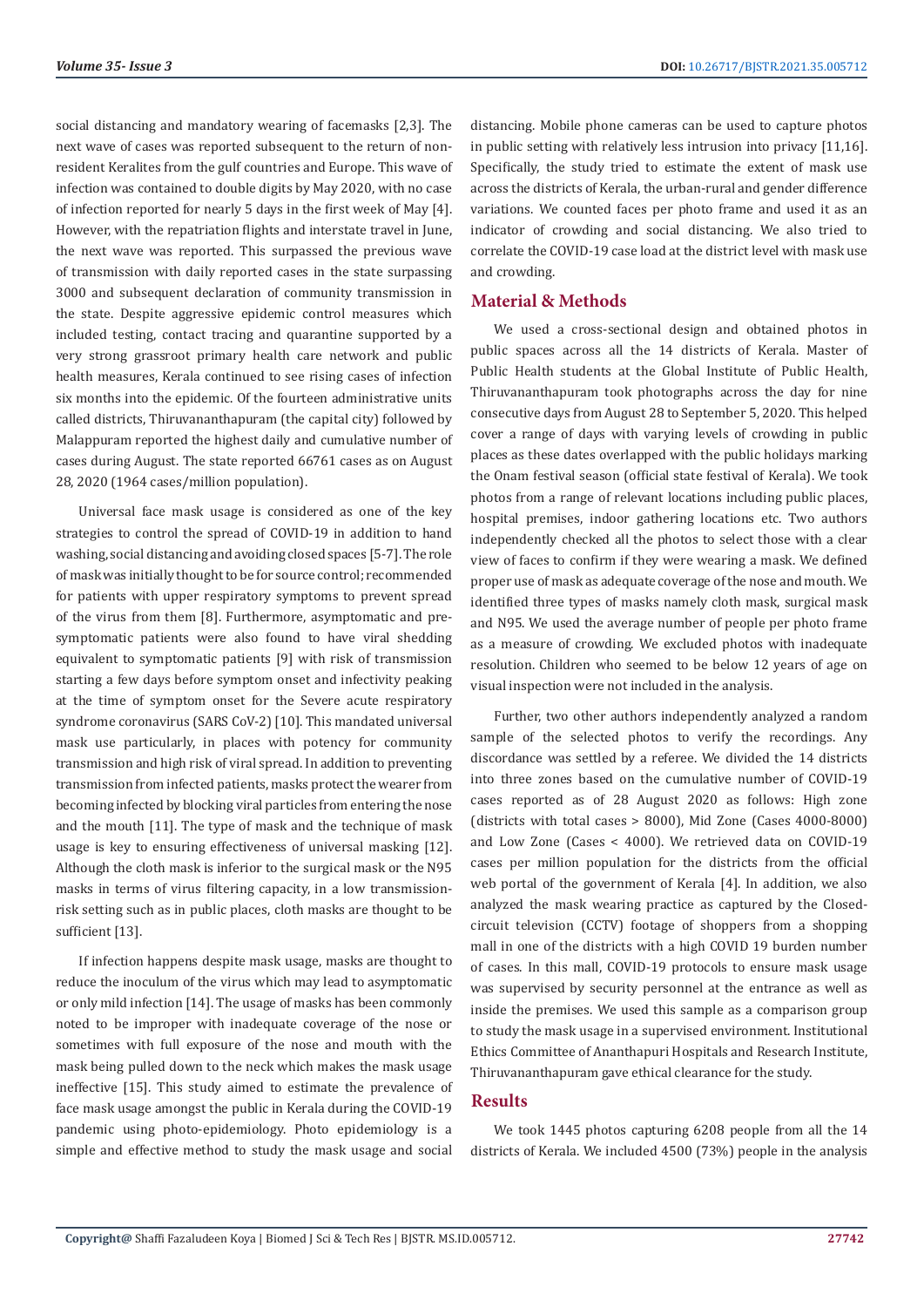were taken from roadside, and around 56% were from urban areas.

as the rest of the faces were not clear enough for analysis. Of them, 1841 (52%) were from the low zone, 1342 (30%) from the mid zone, and 1317 (29%) from the high zone. Half (50%) of the photos

**Table 1:** Characteristics of photo samples.

Sample had 1026 (22.8%) women. Characteristics of the photo samples are presented in Table 1. **Total Photos Total faces in photos Average Number of faces per photo\$ Number of clear faces analyzed People with mask Mask usage (%) Proper use of mask (%)# No mask or improper mask usage (%)**

|                |      |      | photo <sup>s</sup> | anaiyzeu |      |      |      | (% ) |
|----------------|------|------|--------------------|----------|------|------|------|------|
| Low Zone       | 755  | 2448 | 3.2                | 1841     | 1765 | 95.9 | 80.8 | 22.5 |
| Kannur         | 100  | 381  | 3.8                | 292      | 275  | 94.2 | 87.6 | 17.5 |
| Trissur        | 83   | 367  | 4.4                | 255      | 243  | 95.3 | 85.2 | 18.8 |
| Wayanad        | 34   | 268  | 7.9                | 222      | 211  | 95   | 79.6 | 24.3 |
| Idukki         | 115  | 323  | 2.8                | 255      | 242  | 94.9 | 65.7 | 37.6 |
| Kottayam       | 162  | 422  | 2.6                | 341      | 329  | 96.5 | 86.0 | 17.0 |
| Pathanamthitta | 146  | 403  | 2.8                | 251      | 241  | 96   | 82.2 | 21.1 |
| Kollam         | 115  | 284  | 2.5                | 225      | 224  | 99.6 | 75.9 | 24.4 |
| Medium Zone    | 395  | 1997 | 5.1                | 1342     | 1268 | 94.5 | 84.9 | 19.7 |
| Kasaragod      | 110  | 343  | 3.1                | 252      | 226  | 89.7 | 79.2 | 29.0 |
| Kozhikode      | 90   | 398  | 4.4                | 311      | 298  | 95.8 | 83.2 | 20.3 |
| Palakkad       | 43   | 252  | 5.9                | 204      | 189  | 92.6 | 92.1 | 14.7 |
| Ernakulum      | 100  | 697  | 7.0                | 369      | 365  | 98.9 | 83.8 | 17.1 |
| Alappuzha      | 52   | 307  | 5.9                | 206      | 190  | 92.2 | 89.5 | 17.5 |
| High Zone      | 295  | 1763 | 6.0                | 1317     | 1297 | 98.5 | 86.9 | 14.4 |
| Malappuram     | 62   | 300  | 4.8                | 239      | 232  | 97.1 | 88.4 | 14.2 |
| Trivandrum     | 233  | 1463 | 6.3                | 1078     | 1065 | 98.8 | 86.6 | 14.5 |
| Kerala         | 1445 | 6208 | 4.3                | 4500     | 4330 | 96.2 | 83.8 | 20.6 |

#### **Mask Usage**

Overall, we found very high mask use, with 96% people using masks, with no difference between men and women or between urban and rural areas. We found near complete mask use in the districts with high COVID-19 burden (99%) compared to districts with low (96%) and the medium burden (95%). There was statistically significant variation (p<0.001) between the zones. The mask usage ranged from 99.6% in Kollam district to 89.7% in Kasaragod district. We found higher mask use outdoors (96%) than indoors (91%). We did not find differences between hospital premises (98%), political gatherings (98%), or religious (100%) gatherings. We identified the type of masks in 96% of cases. Majority (87%) used clothes, 10% used surgical masks and 3% used N95 masks. We found higher use of surgical masks in hospital premises (20%) compared to other public places (9%); while N95 use was similar. Of those using masks (N= 4330), 84% used it properly (men 82%, women 90%).

Proper mask use was high in urban areas (86%) than in rural (82%); and high in the high burden zone (86%) compared to medium (85%) and low burden zones (82%). We found relatively lower proportion of people wearing masks properly in public places (84%) compared to hospital premises (95%). Of all the mask users, nine percent did not cover their nose (men 9%, women 7%). This ranged from four percent in hospitals to nine percent in public places. Eight percent of mask users did not cover their nose and mouth (men 9%, women 3%). This ranged from four percent in hospital premises, to seven percent in other public places. There was significant difference in improper mask usage between zones with highest proportion in low zone followed by mid zone and high zone (p<0.05). The analysis of data on 1059 people (63% men) at the supervised mall showed 100% mask use. Almost all (99.4 %) wore their mask properly and majority of them (87%) were cloth mask.

#### **Crowding and Social Distancing**

The average number of faces per photo frame was 4.3 for the whole state, ranging from 2.5 per frame in Kollam to 7.9 in Wayanad. Overall, the number was significantly higher in photos from high zone (6) indicating crowding in public places in districts with high COVID-19 burden. Medium zone (5.1) and low zone (3.2) had relatively low crowding (Figure 1). The total cases of COVID-19 in the districts varied from 3,643 cases in Wayanad to 34,481 in Thiruvananthapuram, as on September 30, 2020. Cases per million population varied from 3,292 in Idukki to 10,055 in Thiruvananthapuram.4 We found a weak positive correlation between crowding and cases/million population (Figure 2).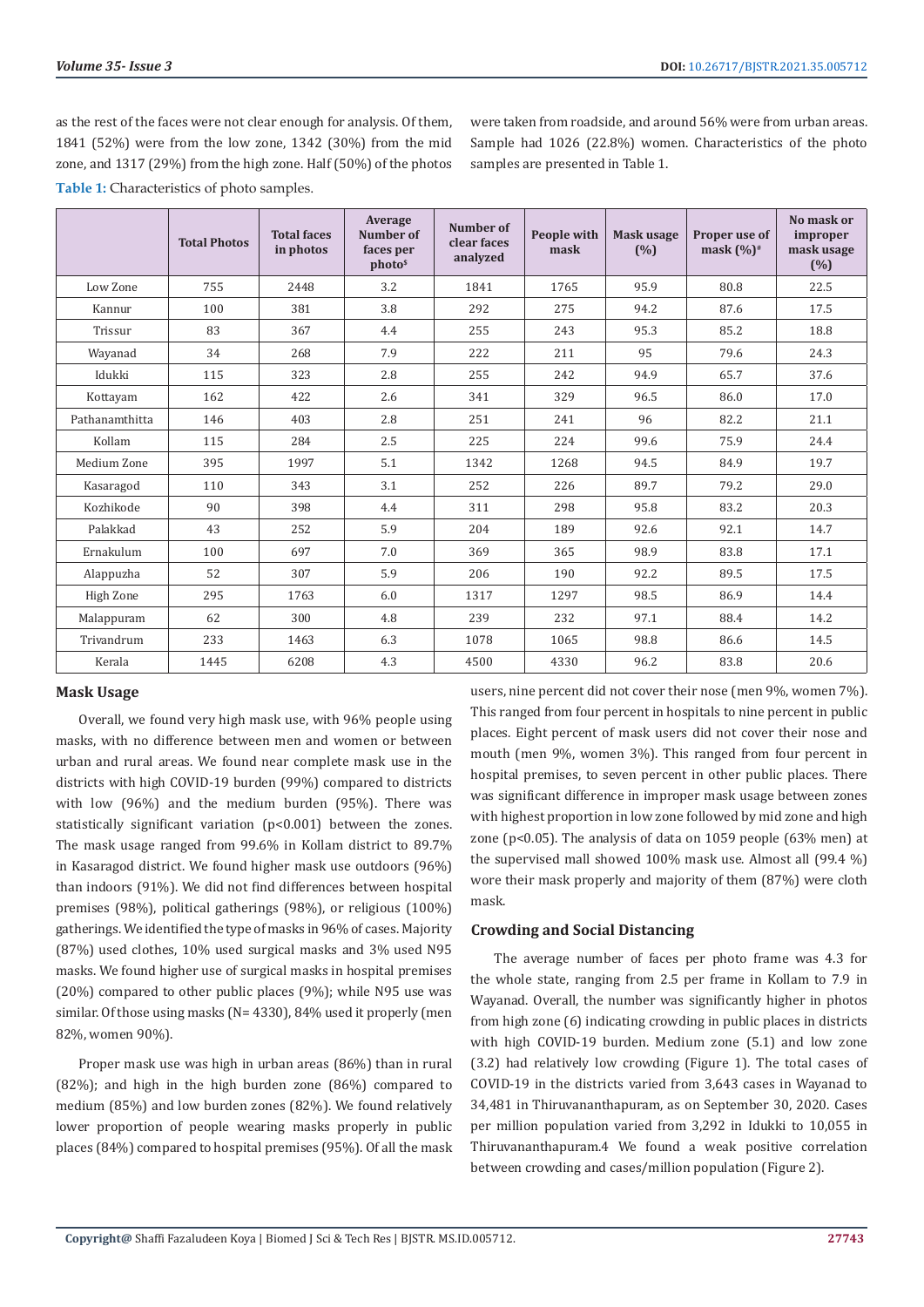| <b>District</b>    | Crowding         | Proper mask use | COVID 19 cases |
|--------------------|------------------|-----------------|----------------|
| Wayanad            | 7.9              | 75.7            | 3643           |
| Idukki             | $2.8\degree$     | 62.4            | 3792           |
| Pathanamthitta     | 2.8              | 78.9            | 7845           |
| Kottayam           | 2.6(             | 83              | 10717          |
| Kasaragodu         | $3.1\circ$       | 71              | 10785          |
| Kannur             | 3.8 <sub>0</sub> | 82.5            | 11489          |
| Palakkad           | 5.9              | 85.3            | 11863          |
| Trissur            | 4.4              | 81.2            | 13633          |
| Kollam             | $2.5\subset$     | 75.6            | 14003          |
| Alappuzha          | 5.9              | 82.5            | 14261          |
| Ernakulum          |                  | 82.9            | 18232          |
| Kozhikode          | 4.4              | 79.7            | 18819          |
| Malappuram         | 4.8              | 85.8            | 22543          |
| Thiruvananthapuram | 6.3              | 85.5            | 34481          |







#### **Discussion**

This study is the first comprehensive report on the prevalence of face mask use in any Indian state during the COVID-19 pandemic. A high prevalence of face mask usage (96%) was found across all districts in the Kerala State, but a considerable number of people (20%) were unprotected due to improper or non-usage of masks. The districts in high zone with higher reported cases in-fact had greater compliance to face mask usage, likely indicating the possibility that the public were more cautious due to the higher infection spread in these districts as against a possibility of low mask usage as a contributory factor for higher disease spread. A survey of self-reported mask usage from 15 countries in April 2020 reported 76% mask usage in India, 76-91% in Asia and 16-34% in Europe and 50% in USA [16,17]. Kerala has the highest number of non-resident nationals [18] and the State received the highest number of repatriation flights (25% of the total repatriation flights

by Government of India) as part of the Vande Bharat Mission [19]. This along with high interstate travel and being the 4th most densely populated state in the country puts Kerala at very high risk of import of cases as well as transmission within the state.

Despite these factors, the state of Kerala was 13th in terms of COVID-19 prevalence compared to other Indian states in the months leading up to the study period which may be attributable to the higher compliance to face mask usage in addition to many other measures [20]. In the weeks following the study, there was a surge in cases in the Kerala state with daily cases reportedly crossing 10,000 with the state climbing to 7th position in terms of cumulative cases, 3rd position in terms of active cases and topping the charts with highest new cases per million population across the country on certain days. This could be due to several factors of which inadequate masking even in a smaller proportion of the population combined with lack of social distancing could have contributed. Previous study models have suggested that even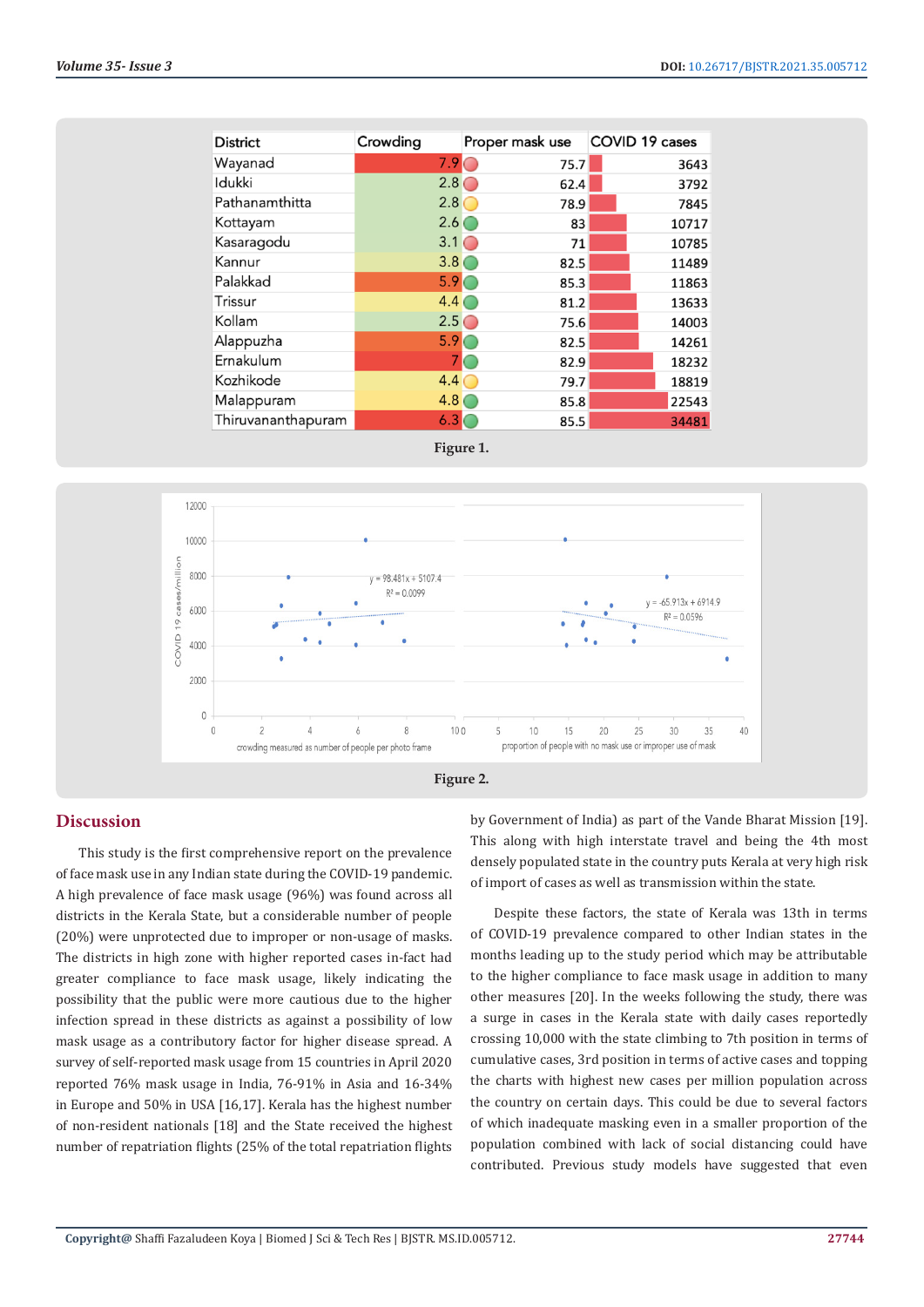80% compliance to facemask usage in public could bring about a considerable reduction in COVID-19 transmission [19,21]. The high usage of masks in Kerala may be due to several factors including a higher literacy level and health awareness amongst the public, a robust primary health system, the "Break the Chain" campaign supported by the media as well as the political commitment of the state government. Universal masking being only one of the several aspects of disease containment, the compliance to other strategies such as hand hygiene and social distancing requires scrutiny due to the rising spread of the epidemic despite high mask compliance.

A high prevalence of mask usage was seen despite it being the Onam festive season. High compliance to face mask usage was seen across districts, even though there was a significant variation in district-wise total cases. A uniformly high usage of mask use was also seen across urban and rural areas and in various public settings. Campaigns to use masks in indoor settings had been taken up in the state to reinforce mask usage while with co-workers, friends and family indoors. But routine mask use amongst family members in residential setting may not be practical. Improper mask use was noted in 16% people with higher improper use amongst men (18% versus 10% in women) which could be an Achilles heel to the universal mask usage campaign. The improper mask use with nose exposed versus lack of coverage of nose and mouth were equally prevalent (9% vs 8%). We could identify the type of mask in 96% of people much higher that what has been previously reported by the photo-epidemiology technique.9 Cloth masks were the most commonly used masks (87%) as is recommended for the public with a low usage of N95 masks (3%) and a relatively higher usage of surgical mask in hospital premises (20% versus 9% in other public places).

The mask usage at a shopping mall in Thiruvananthapuram was collected as a comparison group to assess mask compliance in a supervised setting. This mall has been seen to ensure strict COVID-19 protocols with the help of security personnel ensuring mask usage at the entrance as well as inside the mall. As expected, a higher prevalence of mask usage was seen in this group with 99.4% of proper mask usage. Unabated and uncontrolled spread of COVID-19 infection suggests that mask usage alone may not be effective to prevent infection. Social distancing, hand washing, reducing the time of interaction and avoiding closed and poorly ventilated environments might be equally important to reduce infection. Average people per photo frame were used as a measure of crowding in the study. This was significantly higher in the high zone followed by medium zone and low zone. This indicates that inadequate social distancing measures could have contributed to higher cases in certain districts, despite a high compliance of mask usage across districts. The strength of the study is a relatively higher sample size representing all the districts in the State, with data collected by trained public health professionals. We could obtain only limited photos from indoor settings which limited our

analysis. There is an element of subjectivity in the way photos are captured, and being a cross-sectional view, the findings reflect the behavior of people at that moment in time. Even then, the study gives a bigger picture of the mask use in the state. The crowding in photo frame as an indirect indicator of lack of social distancing may also be cautiously interpreted.

#### **Conclusion**

This cross-sectional study using photo-epidemiology method shows a high prevalence of universal mask compliance in the Indian State of Kerala during the COVID-19 pandemic. Nonetheless, the state has a surge in COVID-19 cases indicating the importance of equally emphasizing on multiple measures like social distancing, and hand hygiene, as well as the need for early diagnosis through enhanced testing.

#### **Financial Support**

None.

### **Conflicts of Interest**

None.

#### **References**

- 1. Nayar KR, Koya SF, Ramakrishnan V, Rao AP, Libu GK (2020) Call to avert acceleration of COVID-19 from India's Sabarimala pilgrimage of 25 million devotees. J Travel Med 27(8): 153.
- 2. [\(2020\) On Manorama Reporter. Face masks compulsory in Kerala from](https://www.onmanorama.com/news/kerala/2020/04/29/face-masks-compulsory-in-kerala-from-thursday.html) [Thursday. On Manorama Online Newspaper.](https://www.onmanorama.com/news/kerala/2020/04/29/face-masks-compulsory-in-kerala-from-thursday.html)
- 3. [\(2020\) Hindustan Times. Covid-19 safety guidelines mandatory for](https://www.hindustantimes.com/india-news/kerala-makes-following-covid-19-guidelines-mandatory-for-a-year/story-Jd0qeqO7KsargqPeUKPvTO.html.) [a year in Kerala; Rs10K fine for not wearing masks. Hindustan Times](https://www.hindustantimes.com/india-news/kerala-makes-following-covid-19-guidelines-mandatory-for-a-year/story-Jd0qeqO7KsargqPeUKPvTO.html.) [Newspaper \(Online Version\).](https://www.hindustantimes.com/india-news/kerala-makes-following-covid-19-guidelines-mandatory-for-a-year/story-Jd0qeqO7KsargqPeUKPvTO.html.)
- 4. [\(2020\) Government of Kerala. GoK Dashboard: Kerala- COVID-19 Battle.](https://dashboard.kerala.gov.in/)
- 5. [Gostin LO, Cohen IG, Koplan JP \(2020\) Universal Masking in the United](https://pubmed.ncbi.nlm.nih.gov/32790823/) [States: The Role of Mandates, Health Education, and the CDC. J Am Med](https://pubmed.ncbi.nlm.nih.gov/32790823/) [Assoc 24\(9\): 837-838.](https://pubmed.ncbi.nlm.nih.gov/32790823/)
- 6. [Brooks JT, Butler JC, Redfield RR \(2020\) Universal Masking to Prevent](https://pubmed.ncbi.nlm.nih.gov/32663243/) [SARS-CoV-2 Transmission— The Time Is Now. JAMA-J Am Med Assoc](https://pubmed.ncbi.nlm.nih.gov/32663243/) [324 : 635-637.](https://pubmed.ncbi.nlm.nih.gov/32663243/)
- 7. [\(2020\) Centres for Disease Control and Prevention. Considerations for](https://www.cdc.gov/coronavirus/2019-ncov/prevent-getting-sick/cloth-face-cover-guidance.html.) [Wearing Masks: Help Slow the Spread of COVID-19. Coronavirus Disease](https://www.cdc.gov/coronavirus/2019-ncov/prevent-getting-sick/cloth-face-cover-guidance.html.) [2019 \(COVID-19\).](https://www.cdc.gov/coronavirus/2019-ncov/prevent-getting-sick/cloth-face-cover-guidance.html.)
- 8. [Patel RB, Skaria SD, Mansour MM, Smaldone GC \(2016\) Respiratory](https://www.ncbi.nlm.nih.gov/pmc/articles/PMC4873718/) [source control using a surgical mask: An in vitro study. J Occup Environ](https://www.ncbi.nlm.nih.gov/pmc/articles/PMC4873718/) [Hyg 13\(7\): 569-576.](https://www.ncbi.nlm.nih.gov/pmc/articles/PMC4873718/)
- 9. [Gandhi M, Yokoe DS, Havlir DV \(2020\) Asymptomatic Transmission , the](https://pubmed.ncbi.nlm.nih.gov/32329972/) [Achilles ' Heel of Current Strategies to Control Covid-19. N Engl J Med](https://pubmed.ncbi.nlm.nih.gov/32329972/) [382\(22\): 2158-2160.](https://pubmed.ncbi.nlm.nih.gov/32329972/)
- 10. [He X, Lau EHY, Wu P, Deng X, Wang J, et al. \(2020\) Temporal dynamics in](https://www.nature.com/articles/s41591-020-0869-5) [viral shedding and transmissibility of COVID-19. Nat Med 26: 672-675.](https://www.nature.com/articles/s41591-020-0869-5)
- 11. [Sande M Van Der, Teunis P, Sabel R \(2008\) Professional and Home-](https://www.ncbi.nlm.nih.gov/pmc/articles/PMC2440799/)[Made Face Masks Reduce Exposure to Respiratory Infections among the](https://www.ncbi.nlm.nih.gov/pmc/articles/PMC2440799/) [General Population. PLoS One 3\(7\): 3-8.](https://www.ncbi.nlm.nih.gov/pmc/articles/PMC2440799/)
- 12. [Macintyre CR, Hons M, Epid MA, Hasanain SJ \(2020\) Community](https://pubmed.ncbi.nlm.nih.gov/32307526/) [universal face mask use during the COVID 19 pandemic - from](https://pubmed.ncbi.nlm.nih.gov/32307526/) [households to travellers and public spaces. J Travel Med 27\(3\): 1-3.](https://pubmed.ncbi.nlm.nih.gov/32307526/)